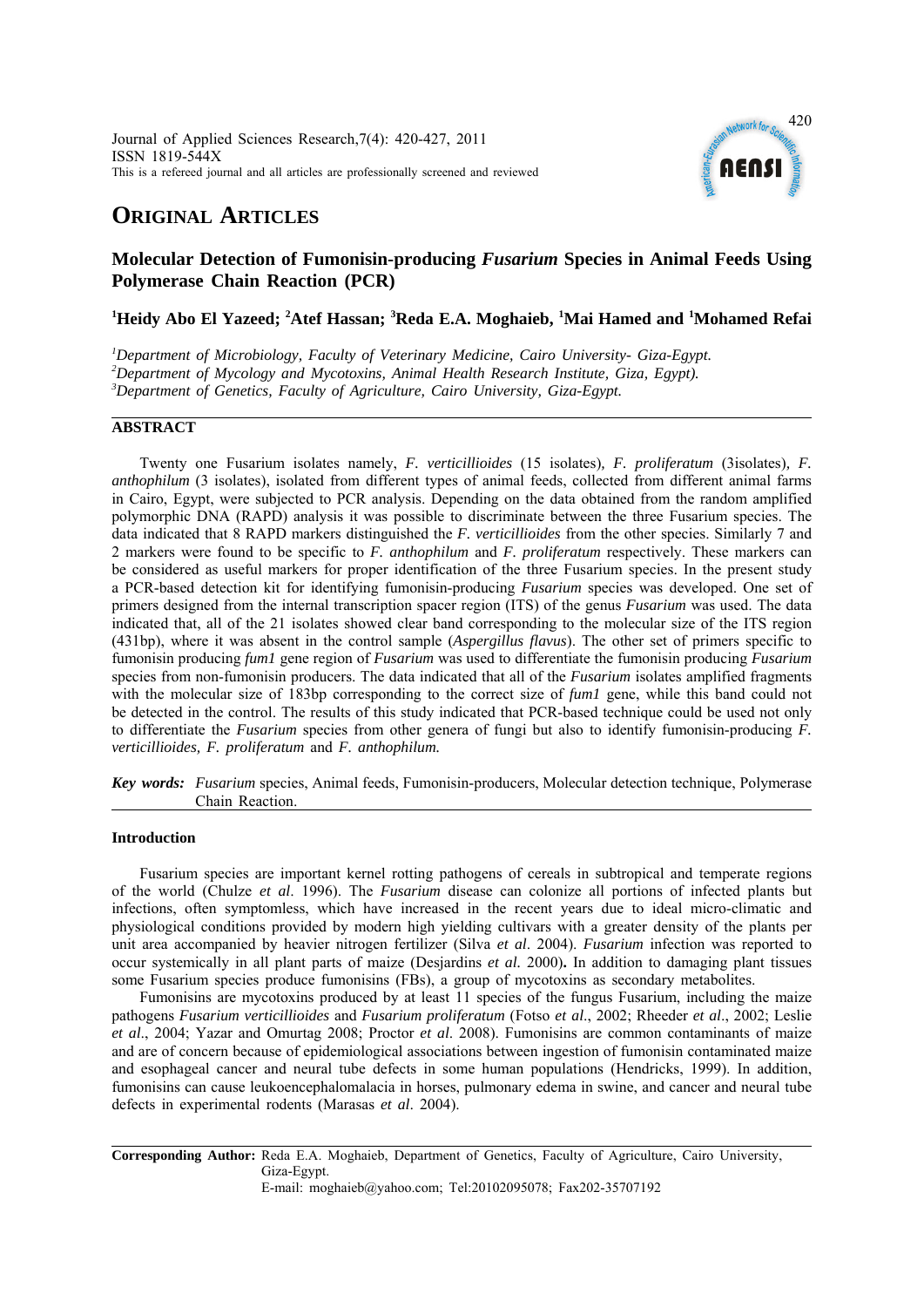Detection of fumonisin-producing fungal species by morphological characters sometimes is not enough for accurate identification of fungal isolates at the species level. Furthermore, both morphological and mating type characterization are time consuming and require considerable expertise in Fusarium taxonomy and physiology (Leslie and Summerell 2006; Jurado *et al*. 2010). As identification of Fusarium species is critical to predict the potential mycotoxigenic risk of the isolates, there is a need for accurate and complementary tools which permit a rapid, sensitive and reliable specific diagnosis of Fusarium species.

Therefore, improved and quicke methods such as DNA sequencing and species-specific PCR assay for identifying fumonisin forming fungi from animal feed staff has become important especially since fumonisins are now being implicated in diseases and cancer of animals. (Jurado *et al*. 2006a,b; Petrovic *et al*. 2009). Various PCR assays have been developed for the identification of toxigenic species of Fusarium. Some of them are based on single copy genes directly involved in mycotoxin biosynthesis while others are species-specific (Gonzalez Jae´n *et al*. 2004; Mule´ *et al*. 2005). The last ones often amplify multicopy target sequences, such as IGS or ITS regions (intergenic spacer and internal transcribed spacer of rDNA units, respectively), which increases the sensitivity of the assay in comparison with PCR assays based on single copy sequences. The use of these PCR approaches has been already useful in epidemiological analyses (Jurado *et al*. 2006a,b; Sreenivasa *et al*. 2008) and are widely used in fungal taxonomy (Baird *et al*. 2008; Chandra *et al*. 2010) and more recently they have been used for the detection of fungal pathogens in plant tissues (Chandra *et al*. 2008). Another important aspect of PCR techniques is that only small quantities of DNA are required to confirm the presence of a pathogen on a host tissue that otherwise might not be detected (Chandra *et al*.2008).

Molecular methods such as polymerase chain reaction (PCR) have been described to resolve genetic variation among isolates within or between formae speciales of *F. oxysporum* (Baird *et al*. 2008; Chandra *et al*. 2008, Chandra *et al*. 2010). Especially, random amplified polymorphic DNA (RAPD) and restriction fragment length polymorphisms (RFLPs) of rDNA have been widely used for assessing genetic diversity, genome mapping, and molecular diagnostics diagnostics of many fungal species (Annamalai *et al*., 1995; Sampietro *et al* 2010). Another strategy to detect genetic variation is the use of defined PCR amplified fragments as substrate for RFLP or sequence analysis. The ribosomal DNA (rDNA) regions have often been chosen for taxonomic and phylogenetic studies, because sequence data are available and contain both variable and conserved regions; despite the discrimination at the genus, species, or intraspecific level. The rDNA repeat includes both highly conserved genes and more variable spacer regions.

The aims of this work were i) to identify and characterize toxin production of Fusarium isolates associated to animal feed from diverse regions of Egypt and ii) to evaluate the efficiency of DNA based tools to identify fumonisin producing Fusarium species in order to improve mycotoxin risk prediction in Egypt. The speciesspecific PCR assays used are targeted toward ITS sequences and on the toxin biosynthetic gene FUM1 (fumonisins).

## **Materials and methods**

#### *Collection of feed samples:*

A total of 100 feed samples (200 g each), was collected for mycological examination. These samples included all types of feeds served to animals, namely barely, Soya bean and yellow corn. Samples were collected during the period from August 2008 to August 2009 from different equestrian centers in Cairo. Samples were brought to the laboratory using sterilized polyethylene bags and were stored at the refrigerator until examination.

#### *Isolation of Fusarium species:*

Of the aseptically mixed ground samples, 25 g were put into a stomacher jar containing 225 ml of peptone water. The homogenate sample was mixed by shaking and 1ml was transferred into a tube containing 9 ml of peptone water (1:10) and was mixed carefully by vortex. Several dilutions were made to obtain suitable number of colonies, which could be easily counted. After each dilution the solution was mixed thoroughly. One milliletter from each dilution was transferred into appropriately marked duplicate Petri-dishes containing 15-20 ml of Sabouraud's Dextrose Agar tempered to  $45^{\circ}$  C. The mixture was then thoroughly mixed and allowed to solidify. Inoculated plates were left to solidify at room temperature, then incubated at 25ºC for 5-7 days . During the incubation period, the plates were examined daily for the "Star-shaped" mould growth which is picked up under aseptic conditions with its surrounding cultivated medium and transferred into SDA slopes (Oxoid, 1990), then kept at 25ºC for 5-7 days, for purification and further identification. The incubated plates were examined visually and microscopically. The individual colonies of fungal isolates were selected depending upon their morphological characters and microscopic examination.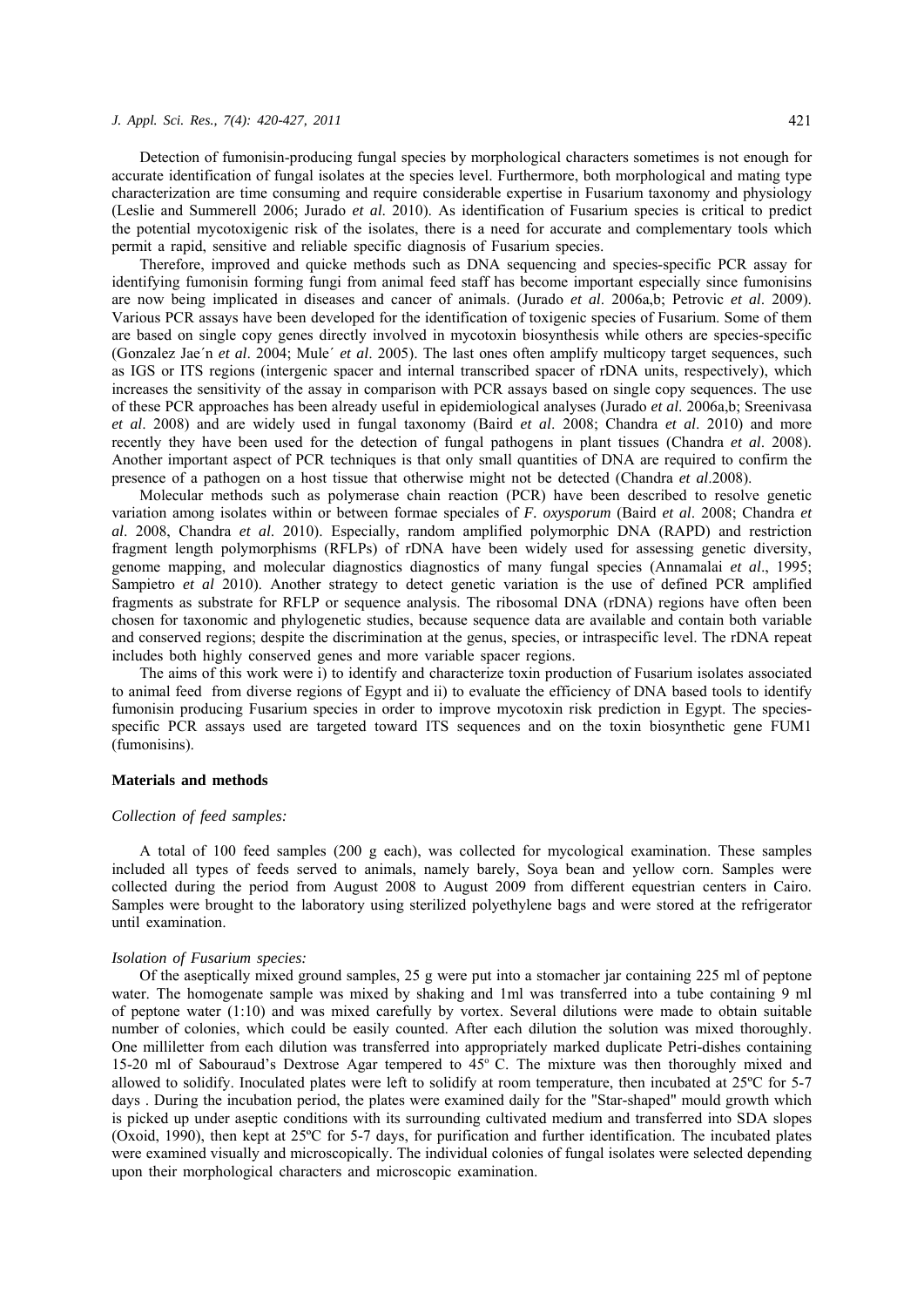All Fusarium colonies were transferred onto Potato Dextrose Agar (PDA) and Carnation Leaf-Piece Agar (CLA) media to identify them up to the species level using fungal keys and manuals (Booth 1977; Leslie and Summerell ,2006).

#### *Determination of Fumonisins in Feed Samples:*

Fourteen feed samples (5 Soya, 5 corns, and 4 barely) from which 21 *Fusarium* strains were isolated, had been subjected to direct examination by fluorometric assay for determination of fumonisin content.

#### *Molecular Detection of Fumonisin-producing Fusarium Strains:*

#### *DNA isolation:*

DNA was isolated from 4 day growing fusarium mycelium that previously cultured in 500 μl Potato dextrose broth in 2 ml Eppendorf tubes and incubated at room temperature according to the method described by Zhang *et al*. (1998) with minor modification that is regularly being followed in our laboratory. The mycelial mat was pelleted by centrifugation at 5000 rpm (REMI C24 cooling centrifuge) for 5 min. The pellet was ground in microfuge tubes with blunt ends of disposable pipette tips in 500 μl of extraction buffer (2% CTAB, 1.4M NaCl, 20mM EDTA, and 100mM Tris-HCl, pH 8.0, pre-heated at 65°C) and incubated at 65°C for 20 minutes with gentle agitation. After the incubation period an equal volume of chloroform (500 μl) was added and mixed by vortex for one min. The supernatant was taken after centrifugation at 3000 rpm for 5 min at 4°C to a new tube and DNA was precipitated with an equal volume of ice-cold isopropanol, and incubated at -20°C for 60 min and again centrifuged at 8000 rpm for 8 min at 4°C. The pellet obtained was washed with 70% ethanol, air-dried, and re-suspended in 50 μl of nucleic acid free water and used directly for PCR.

To identify the fumonisin producing isolates at the molecular level, DNA samples from different fusarium isolates as well as from the control sample (*Aspergillus flavus*), were subjected to PCR analyses using fusarium species specific ITS and FUM1 primers. The PCR reaction was carried out in 25µl volume containing contained 10 ng of DNA sample, 10X Taq polymerase buffer(AB-gene Housse, UK), 25 mM MgCl2, 2 mM dNTPs, 20 pmol of each forward and reverse primer and 0.5 μl (3U/μl) of Red Hot Taq DNA polymerase(ABgene Housse, UK). PCR was performed using AB, (Applied Biosystems) Thermocycler. Samples were heated to 94 ºC for 5 min and then subjected to 35 cycles of 1 min at 94 ºC; 1 min at 58 ºC and 1 min at 72 ºC. The final extension was set at 72°C for 10 min. Ten μl of the PCR product was electrophoresed on 1.5% agarose gel, stained with ethidium bromide, illuminated and documented using Biorad UV Transilluminator. The primer sequence of both of the conserved *Fusarium* ITS DNA and the FUM 1 gene, used of this study was as follows (ITS Forward: 5'-AACTCCCAAACC CCTGTGAACATA-3' ITS Reverse: 5'- TTTAACGG CGTGGCCGC-3'), and (FUM1 F, 5'-CCATC ACAGTG GGACACAGT-3', FUM1 R, 5'- CGTATCGTCAGCATGATGTA GC-3') (Bluhm *et al*. 2004).

## *RAPD analysis:*

In order to determine the genetic polymorphism between the isolated *Fusarium* species, genomic DNA was isolated from three isolates from each of *F. verticillioides, F. proliferatum* and *F. anthophilum* and were subjected to RAPD analysis. Five oligonucleiotide primers out of twenty-two random 10-mer primers (Operon Technology, Inc., Alameda, CA, USA) tested were used to detect the polymorphism among the different *Fusarium* species tested.

The reaction mixture (20 ml) contained 10 ng DNA, 200 mM dNTPs, 1 M primer, 0.5 units of Red Hot Taq polymerase (AB-gene Housse, UK) and 10-X Taq polymerase buffer (AB-gene Housse, UK). Samples were heated to 94 °C for 5 min and then subjected to 35 cycles of 1 min at 94 °C; 1 min at 35C and 1 min at 72 <sup>o</sup>C. The amplification products were separated in  $1\%$  (w/v) agarose gel in 1 x TBE buffer and visualized by staining with ethidium bromide and photographed with a Polaroid camera. The gel images were scanned using the Gel Doc 2000 Bio-Rad system and analyzed with Quantity One Software v. 4.0.1 (Bio-Rad Laboratories, Hercules, CA USA). The bands were sized and then binary coded by 1 or 0 for their presence or absence in each genotype. The systat ver. 7 (SSPSS inc.c 1997 spss inc.3/97 standard version) computer programs were used to calculate the pairwise difference matrices (Yang and Quiros, 1993).

#### **Results and discussion**

The mould contamination, particularly with mycotoxin-producing fungi is a world-wide problem. The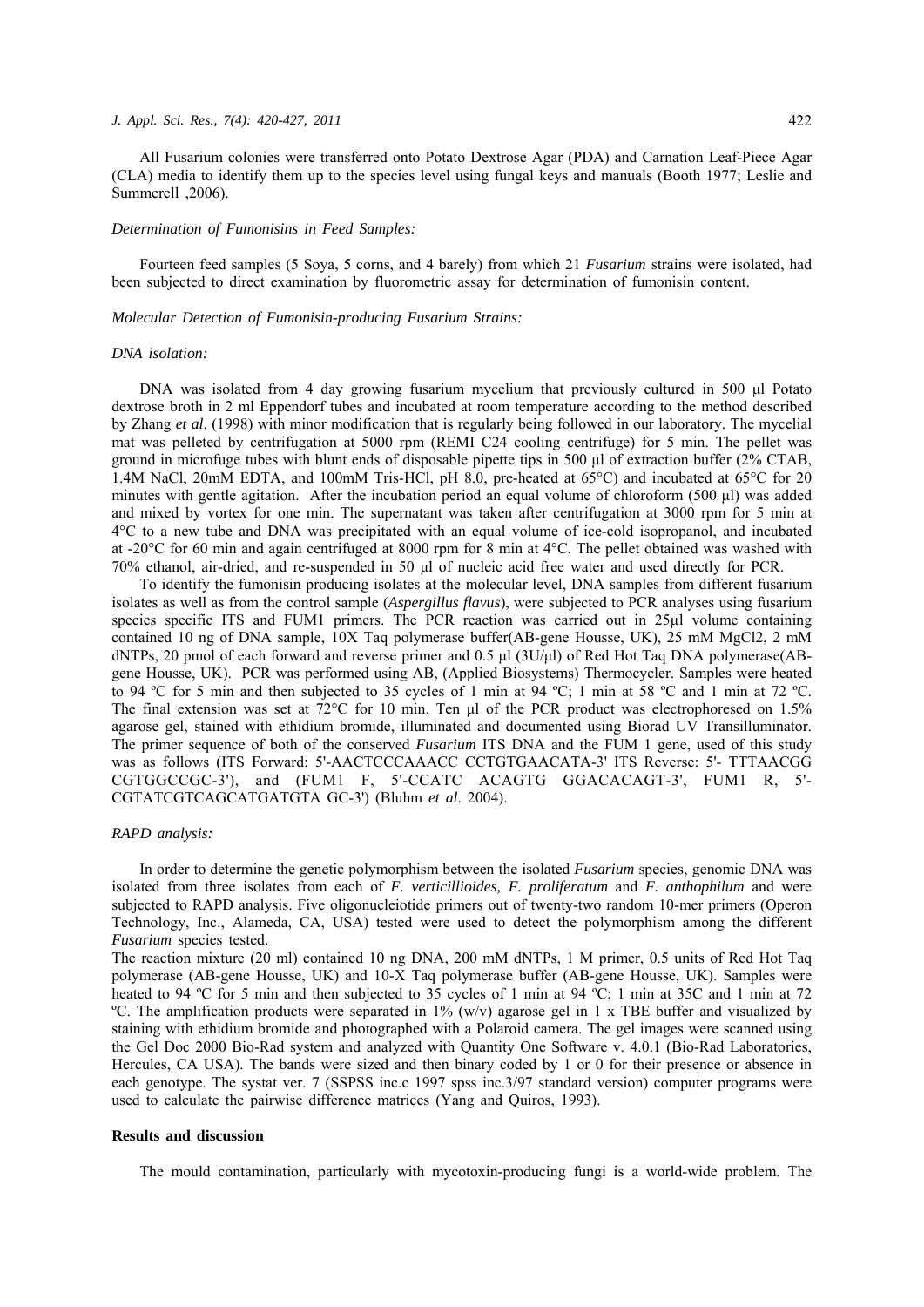fungal spores which affect horses predominantly originate from feed and fodder. It has been estimated that 25% of the world's crop production is contaminated with mycotoxins. This results in significant economic losses due to the loss of crops and animals. The present work was concerned with Fusarium contamination in animal feeds. Fusarium isolates were recovered from 23 feed samples out of 100 (23%), on the other hand Buckley *et al*. (2007) could detect Fusarium only in 2.6% of equine concentrated feed. Moreover, Khosravi *et al*. (2008) isolated Fusarium in 6% of animal feed mainly corn seed, barley and corn silage samples collected from Iran. The findings of Cvetnic *et al*. (2004) were much higher than ours as they found that *Fusarium* spp. were the most common fungi found in maize with the frequency of 78.6% in 1999 and 85% in 2003 at Croatia.

In the present study twenty-one *Fusarium* spp isolates recovered from animal feed stuff were subjected to morphological and microscopic examination. The data obtained revealed that these isolates were belongs to three different Fusarium species, namely *F. verticillioides*; *F. anthophilum* and *F. proliferatum* according to the fungal keys and manuals (Booth 1977; Leslie and Summerell ,2006).

Internal transcribed spacer (ITS) regions have been used successfully to generate specific primers capable of differentiating closely related fungal species (Bryan *et al*. 1995). In the broader context, taxon-selective amplification of ITS regions is likely to become a common approach in molecular identification strategies. Taxon-selective ITS amplification has already been used for detection of the fungal pathogens such as Fusarium (O´Donnell 1992; Siddiquee *et al*. 2010). In order to identify the 21 Fusarium isolates obtained at the molecular level, PCR analysis using primer specific for the conserved ITS DNA region of *Fusarium* genus was conducted. The data indicated that, all of the 21 isolates showed a clear band corresponding to the expected molecular size of the ITS region (431bp) and this band was absent in the control sample (*Aspergillus flavus*). These results confirmed that all the tested samples belong to the genus *Fusarium* (Fig.1).

In the present study the PCR analysis was employed to identify the Fumonisin producing fungi by analyzing the 21 *Fusarium* isolates using primers specific to the FUM 1 gene. The data indicate that all the tested samples of *F.verticillioides, F.proliferatum*, and *F.anthophilum* exhibited the FUM1 gene of Fumonisinproduction and amplified fragments with the molecular size of 183 bp corresponding to the expected molecular size of the *fum1* gene sequence, while this band could not be detected in the control samples (*Aspergillus flavus*) (Fig.2). On the other hand, Sreenivasa *et al*. (2006) analyzed 32 isolates of *Fusarium* species by PCR for fumonisin producing ability using *fum* 1 gene based primers, the expected DNA fragment of 183 bp was amplified only in 2 out of 12 isolates of *Fusarium moniliforme*, 3 out of 5 isolates of *Fusarium proliferatum*, and 3 out of 5 isolates of *Fusarium anthophilum.* In contrast, Sreenivasa *et al*.(2008) found that, when the isolates of *Fusarium* species were subjected to PCR analysis , the expected 183-bp DNA was amplified in all *F. verticillioides* (45/45), all *F. proliferatum* (04/04) and all *F. anthophilum* (04/04), respectively. Amplification was not detected in other isolates of *Fusarium* species (*F. pallidoroseum F. sporotrichioides F. oxysporum* and *Aspergillus flavus.*



**Fig. 1:** Agarose gel electrophoresis showing amplification of 431 bp. fragment of the internal transcription spacer region (ITS) of the genus *Fusarium.* Lane(1): DNA ladder(100 bp.) Lane(2): *Aspergillus flavus* (control negative) Lane (3-12): *Fusarium* isolates (samples)

| Feed stuff |      | Amount of fuminisins (ppm.) in animal feed samples * |       |          |  |  |  |
|------------|------|------------------------------------------------------|-------|----------|--|--|--|
|            | Min. | Max.                                                 | Mean  | $\pm$ SE |  |  |  |
| Corn       |      | 40                                                   | 18.62 | 13.14    |  |  |  |
| Soya       |      | 36                                                   | 15.56 | 14.58    |  |  |  |
| Barley     | 24   | 34                                                   | 28    | 4.32     |  |  |  |

Table 1: Detection of fuminisins in animal feed samples by fluorometric assay.

Min = minimum, Max = maximum,  $SE =$  standard error ,\*21 isolates were examined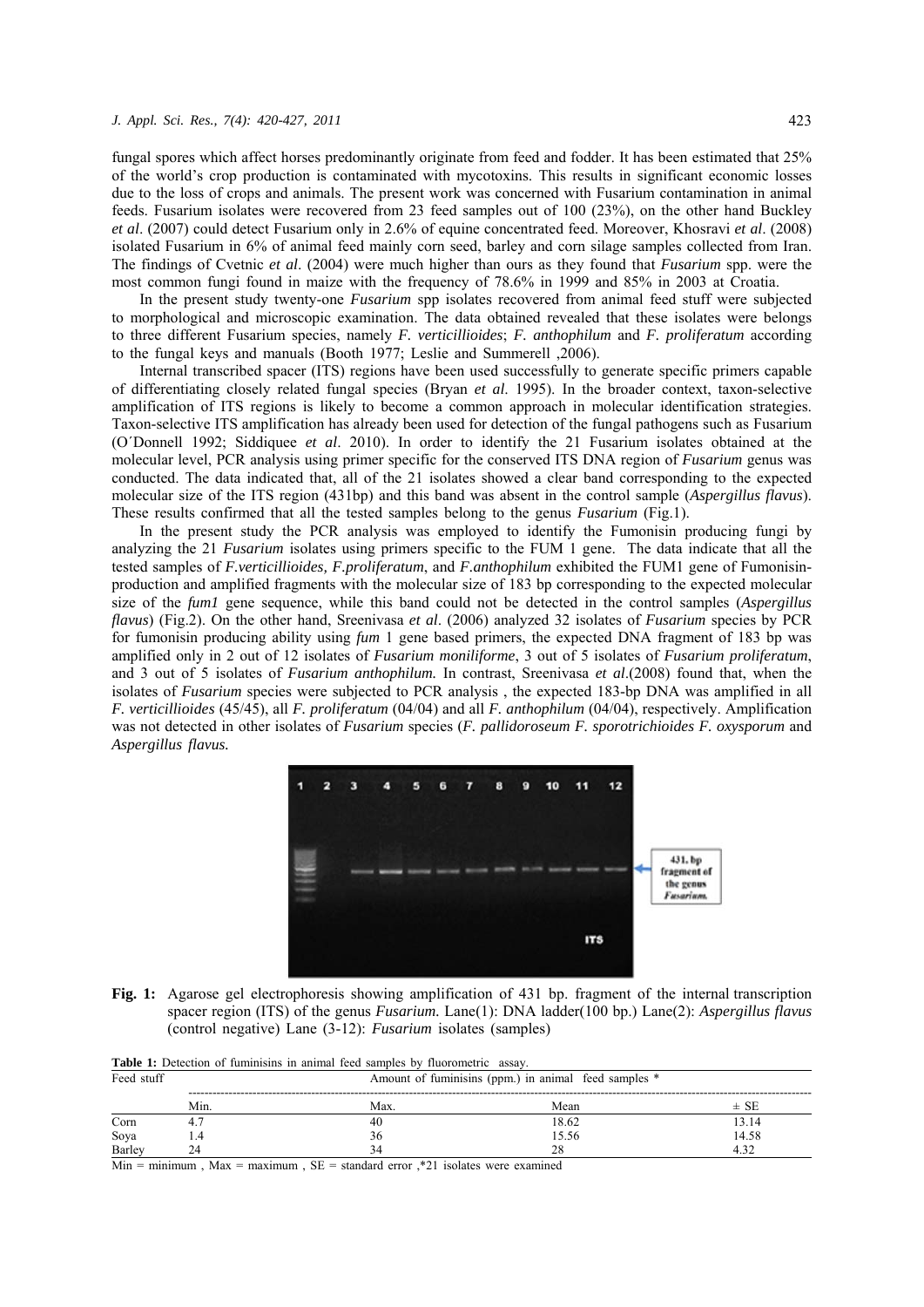

**Fig. 2:** Agaose gel electrophoresis showing amplification of 183 bp. fragment of *fum1* gene. Lane(1): DNA ladder(100 bp.), Lane(2): *Aspergillus flavus* (negative control), Lane(3-7):*F.verticillioides*, Lane(8): *F.anthophilum* Lane(9-11): *F. proliferatum* and Lane(10-12): *F.verticillioides*

The fluorometric assay of fumonisin indicating that all tested feed samples contained fumonisin. The highest level of the fumonisin was recorded in barley, followed by yellow corn then soya samples Table (1). Sense the contamination of feed stuffs with different strains of moulds with special reference to *Fusarium* spp. and their toxins can cause many serious pathological problems for man and animals as already mentioned by several authors (Arin˜o *et al*. 2009; Orsi *et al*. 2009). The present data indicate that molecular detection of fumonisin producing fungi alone or in combination with fluorometric analysis is recommended to be done for the safety of animals.

In order to investigate the genetic polymorphism within and between three Fussarium species isolated from feed stuffs random amplified polymorphic DNA (RAPD) analysis was performed. Five out of twenty two primers tested resulted in the appearance of polymorphic and reproducible PCR products. This study showed that sixty one RAPD markers were detected between the three Fussarium species, of which 54 band were polymorphic (88.5%), while the remaining 7 band are common in all samples and can be considered as specific band for the genus Fusarium. The data presented in Fig (3) and Table (2) indicate that, 45% genetic polymorphism was detected among the *F. verticillioides* isolates while 64.4 and 55% genetic polymorphism was detected among the *F. anthophilum* and *F. proliferatum* isolates respectively (Table 2).

| Primer name Sequences |                          | F. verticillioides |                      | F. anthophilum |                      | F. proliferatum |                      |
|-----------------------|--------------------------|--------------------|----------------------|----------------|----------------------|-----------------|----------------------|
|                       |                          | Total bands        | Polymorphic<br>bands | Total bands    | Polymorphic<br>bands | Total bands     | Polymorphic<br>bands |
| $OPE-A-01$            | $5'$ - CAGGCCCTTC -3' 9  |                    |                      |                |                      | 10              |                      |
| $OPE-A-03$            | $5'$ - AATCGGGCTG -3' 8  |                    |                      |                |                      |                 |                      |
| $OPE-A-10$            | $5'$ - GTGATCGCAG -3' 11 |                    |                      |                |                      |                 |                      |
| $OPE-C-02$            | $5'$ - GTGAGGCGTC -3' 5  |                    |                      | 10             |                      |                 |                      |
| $OPE-P-03$            | 5'-CTGATACGCC -3'        |                    |                      |                |                      |                 |                      |
|                       | Total                    | 40                 | 18                   | 45             | 29                   | 40              | 22                   |
|                       | Polymorphism %           |                    | 45                   |                | 64.4                 |                 | 55                   |

**Table 2:** RAPD primer names, equences, total and polymorphic bands generated within and between three *Fusarium* species

**Table 3:** The species-specific RAPD markers obtained from analyzing the three Fusarium species by RAPD analysis

| Fusarium sp               | Species specific RAPD markers                                          | Total |
|---------------------------|------------------------------------------------------------------------|-------|
| <i>F. verticillioides</i> | A03-550, A03-200, A10-500, A10-380, A10-300, C02-450, P03-800, P03-200 |       |
| F. anthophilum            | A1-750, A03-900, A03-400, C02-1900, C02-250, P03-350, P03-300          |       |
| F. proliferatum           | $C02-100$ , P03-500                                                    |       |

The genotype-specific RAPD markers for the different Fusarium species used in the present study were determined (Table 3). The highest number of RAPD specific markers was scored for *F. verticillioides* (8 markers), followed by *F. anthophilum* recorded 7 specific markers, while *F. proliferatum* scored two markers. These markers can be considered as useful markers for proper identification of the three Fusarium species. These results agreed with finding reported by both of Abd-Elsalam *et al*. (2004) and El-Fadly *et al*. (2008), that molecular markers have proved to be useful, both in the identification of individual varieties and in the development of phylogenetic relationships among fungal species. Previously reported data indicated that, molecular techniques based on the polymerase chain reaction (PCR) have been used as a tool for genetic mapping, molecular taxonomy, evolutionary studies, and diagnosis of several fungal species (Welsh *et al*. 1991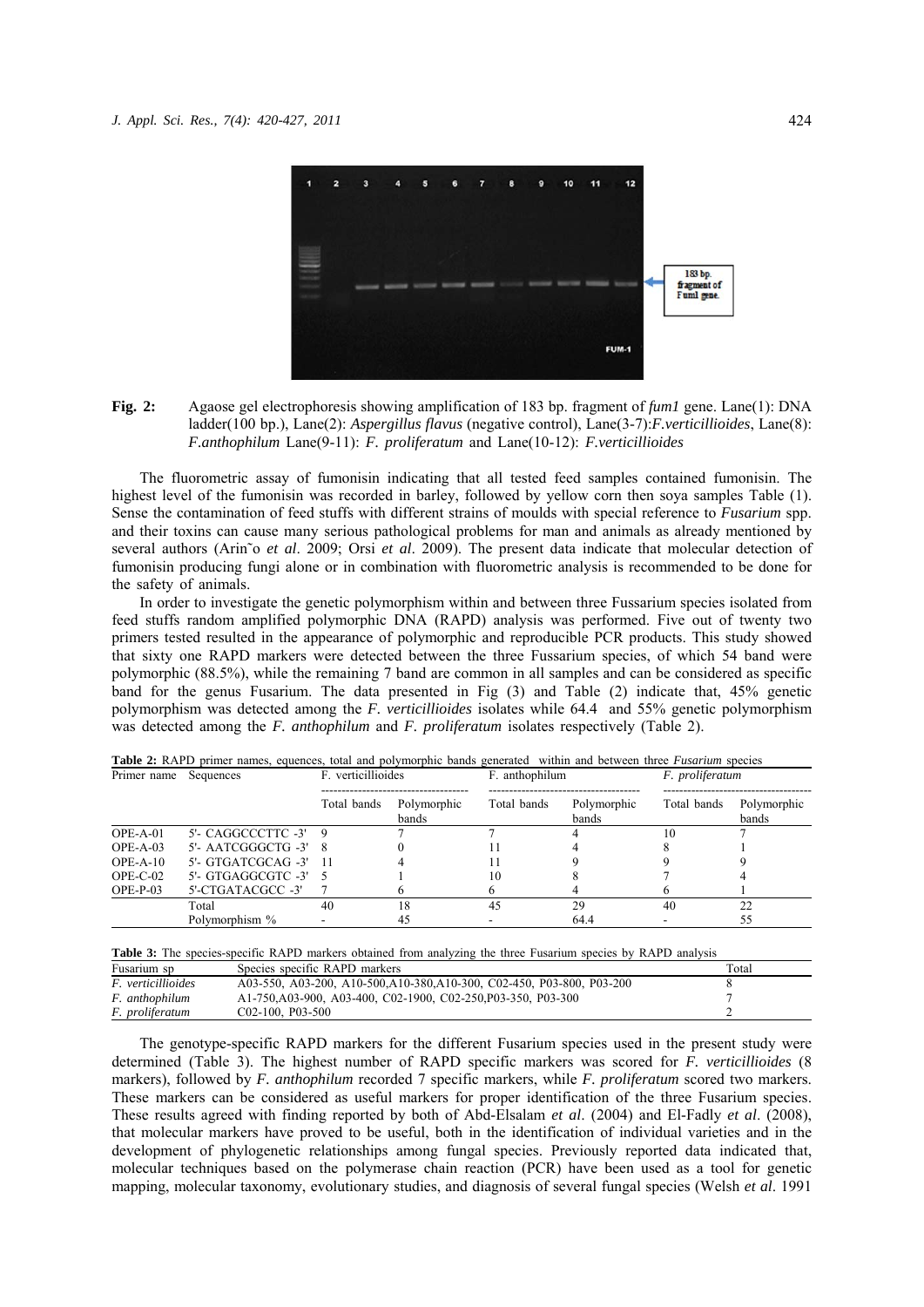and Sampietro *et al* 2010). RAPD analysis also offers several advantages that may be useful in studying races of *Fusarium oxysporum* (Nagarajan *et al* 2004; Bhim *et al*. 2006), and also to characterize strains of many *Fusarium* spp. (El-Fadly *et al*. 2008). The analysis of DNA products generated through random amplified polymorphic DNA (RAPD) has provided information on variation within and between Fusarium species which are in agreement with Lakhdar *et al*. (2004). The results of the present study revealed that PCR-based technique could be used not only to differentiate the *Fusarium* species from other genera of fungi but also to identify fumonisin-producing *Fusarium* species*.*



**Fig. 3:** RAPD banding patterns of nine Fusarium isolates recovered from animal feed stuff using five selected random primers, M: 1 kbp plus DNA ladder, Lane (1-3): *F. verticillioides*, Lane (4-6 ): *F. anthophilum* and lane (7-9): *F. proliferatum*

## **References**

- Abd-Elsalam, K.A., M.R. Omar, Q. Migheli and H.I. Nirenberg, 2004. Genetic characterization of *Fusarium oxysporum* f. sp. vasinfectumisolates by random amplification of polymorphic DNA (RAPD) and amplified fragment length polymorphism (AFLP). Journal of Plant Diseases and Protection, 111: 534–544.
- Annamalai, P., H. Ishii, D. Lalithakumari and R. Revathi, 1995. Polymerase chain reaction and its applications in fungal disease diagnosis. J. Plant Dis. Protect*.*, 102: 91-104.
- Arin˜o, A., M. Herrera, T. Juan, G. Estopan˜an, J.J. Carramin˜ana, C. Rota and A. Herrera, 2009. Influence of agricultural practices on the contamination of maize by fumonisin mycotoxins. J. Food Prot., 72: 898- 902.
- Baird, R., H.K. Abbas, G. Windham, P.Williams, S. Baird, P. Ma , R. Kelley, L. Hawkins and M. Scruggs, 2008. Identification of select fumonisin forming *Fusarium* species using PCR applications of the polyketide synthase gene and its relationship to fumonisin production *in vitro.* Int. J. Mol. Sci., 9: 554-570.
- Bhim, P.S., S. Ratul, Y. Mukesh, S. Rakesh, V.S. Chauhn and K.A. Dilip, 2006. Molecular characterization of *Fusarium oxysporum* f.sp. *ciceri* causing wilt of chickpea. African J. Biotech., 5(6): 497-502.
- Booth, C., 1977. The genus *Fusarium*." Common Wealth. Mycological Institute. Kew, Surrey, England, Bulletin No. 126, 1- 71, Melbourne. Burgess Publishing Company. By Leonard Hill Books. pp: 55-51.
- Bluhm, B.M., M.A. Cousin and C.P. Woloshuk, 2004. Multiplex real-time PCR detection of fumonisinproducing and trichothecene producing groups of *Fusarium* species. J. Food.Prot., 3: 536-543.
- Buckley, T., A. Creighton and F. Fogarty, 2007. Analysis of Canadian and Irish forage, oats and commercially available equine concentrate feed for pathogenic fungi and mycotoxins. Irish Vet. J., 60(4): 231-236.
- Chandra, S.N., A.C.U. Shankar, S.R. Niranjana, E.G. Wulff, C.N. Mortensen and H.S. Prakash, 2010. Detection and quantification of fumonisins from Fusarium verticillioides in maize grown in southern India .World J Microbiol Biotechnol, 26: 71-78.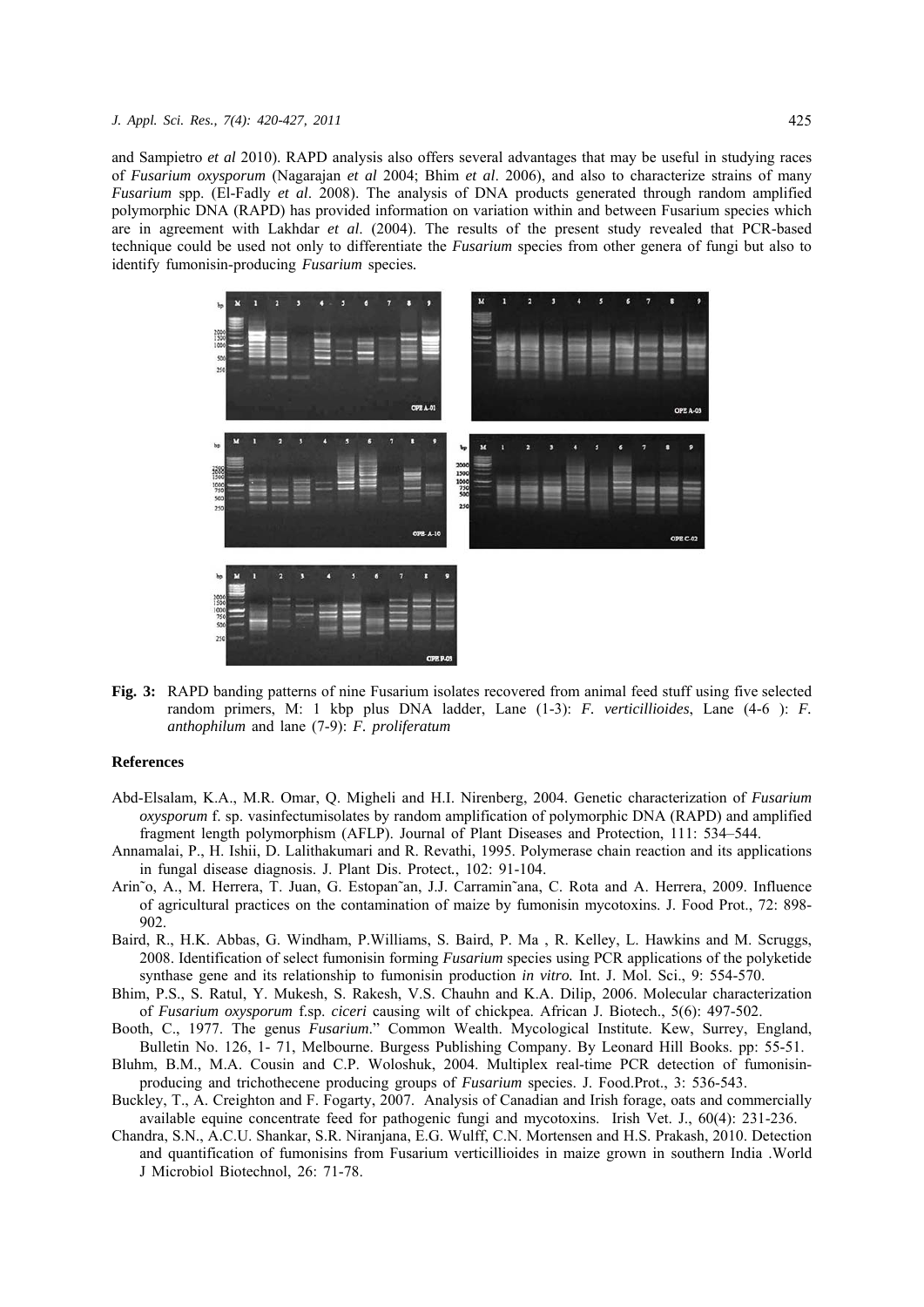Chandra, S.N., A.C.U. Shankar, S.R. Niranjana and H.S. Prakash, 2008. Molecular detection and characterisation of *Fusarium verticillioides* in maize (*Zea mays*. L) grown in southern India. Annals of Microbiology, 58(3): 359-367.

Chulze, S.N., M.L. Ramirez, M. Farnochi, M. Pascale, A. Visconti and G. March, 1996. Fusarium and fumonisins occurrence in Argentinian corn at different ear maturity stages, Journal of Agricultural and Food Chemistry, 44: 2797-2801.

Cvetnic, Z., S. Pepeljnjak and M. Šegvic, 2004. Toxigenic potential of *Fusarium* species isolated from nonharvested maize. Arh Hig Rada Toksikol., 56: 275-280.

- Desjardins, A.E., H.K. Manandhar, R.D. Plattner, G.G. Manandhar, S.M. Poling and C.M. Margos, 2000. *Fusarium* species from Nepalese rice and production of mycotoxin and gibberllic acid by selected species. Appl. Environ. Microbiol., 66(3): 1020-1025.
- El-Fadly, G.B., M.K. El-Kazzaz, M.A.A. Hassan and G.A.N. El-Kot, 2008. Identification of some *Fusarium* spp. using RAPD-PCR Technique. Egypt. J. Phytopathol., 36: 71-80.
- Fotso, J., J.F. Leslie, S. Smith, 2002. Production of beauvericin, moniliformin, fusaproliferin, and fumonisins B1, B2, and B3 by fifteen ex-type strains of Fusarium species. Appl. Environ. Microbiol., 68: 5195-5197.
- Gonza´lez-Jae´n, M.T., S. Mirete, B. Patin˜o, E. Lo´pez-Errasquý´n and C. Va´zquez, 2004. Genetic markers for the analysis of variability and for production of specific diagnostic sequences in fumonisin-producing strains of *Fusarium verticillioides*. Eur. J. Plant Pathol., 110: 525-532.

Hendricks, K., 1999. Fumonisins and neural tube defects in south Texas. Epidemiology, 10: 198-200.

- Jurado, M., C.Va´zquez, C. Callejas and M.T. Gonza´lez-Jae´n, 2006a. Occurrence and variability of mycotoxigenic Fusarium species associated to wheat and maize in the south west of Spain. Mycotoxin Res., 22: 87-91.
- Jurado, M., C.Vázquez, S. Marín, V. Sanchis and M.T. González-Jaén, 2006b. PCR-based strategy to detect contamination with mycotoxigenic Fusarium species in maize. Systematic and Applied Microbiology, 29: 681-689.
- Jurado, M., P. Marý´n, C. Callejas, A. Moretti, C. Va´zquez and M.T. Gonza´ lez-Jae´n, 2010. Genetic variability and Fumonisin production by *Fusarium proliferatum*. Food Microbiology, 27: 50-57.
- Khosravi, A.R., M. Dakhili and H. Shokri, 2008. A mycological survey on feed ingredients and mixed animal feeds in Ghom Province, Iran. Pakistan. J. Nutrit., 7(1): 31-34.
- Lakhdar, B., B. Michael, F. Zohra, B. Zouaoui and E. Imad, 2004. Pathogenic and genetic characterization of Algerian isolates of *Fusarium oxysporum* f.sp. *lentis* by RAPD and AFLP analysis*.* African J. Biotech., 3(1): 25-31.
- Leslie, J.F. and B.A. Summerell, 2006. The Fusarium Laboratory Manual. Blackwell Publishing, Ames, Iowa, USA.
- Leslie, J.F., K.A. Zeller, A. Logrieco, G. Mule`, A. Moretti and A. Ritieni, 2004. Species diversity of and toxin production by Gibberella fujikuroi species complex strains isolated from native prairie grasses in Kansas. Appl. Environ. Microbiol., 70: 2254-2262.
- Marasas, W.F.O., R.T. Riley, K. Hendricks, V.L. Stevens, T.W. Sadler, J.W. Gelineau-van , S.A. Missmer, J. Cabrera, O. Torres, W.C.A. Gelderblom, J. Allegood, C. Martý´nez, J. Maddox, J.D. Miller, L. Starr, M.C. Sullards, A.V. Roman, K.A. Voss, E. Wang and A.H. Merrill, 2004. Fumonisins disrupt shingolipid metabolism, folate transport and neural tube development in embryo culture and in vivo: a potential risk factor for human neural tube defects among populations consuming fumonisin-contaminated maize. J. Nutr., 134: 711-716.
- Mule, G., A. Susca, G. Stea and A. Moretti, 2004. Specific detection of the toxigenic species *Fusarium proliferatum* and *F. oxysporum* from asparagus plants using primers based on calmodulin gene sequences. FEMS Microbiol. Lett., 230: 235-240.
- Nagarajan, G., M.H. Nam, J.Y. Song, S.J. Yoo and H.G. Kim, 2004. Genetic Variation in *Fusarium oxysporum* f. sp. *fragariae* Populations Based on RAPD and rDNA RFLP Analyses. Plant Pathol. J., 20(4) : 264-270.
- O´Donnell, K., 1992. Ribosomal DNA internal transcribed spacers are highly divergent in the phytopathogenic ascomycete *Fusarium sambucinum* (*Gibberella pulicaris*). Curr. Genet., 22: 213-220.
- Orsi, R.B., P. Dilkin, J.G. Xavier, S. Aquino, L.O. Rocha and B. Correˆa, 2009. Acute toxicity of a single gavage dose of fumonisin B1 in rabbits. Chem. Biol. Interact, 179: 351-355.
- Oxoid, M., 1990. "Culture media, ingredients and other Laboratory services.", 6<sup>th</sup> Ed. Published by Unipath Limited, Wade Road Basing stoke Hampshire, R. G. 24 OPW, England.
- Petrovic, T., J.L. Walsh, L.W. Burgess and B.A. Summerell, 2009. Fusarium species associated with stalk rot of grain sorghum in the northern grain belt of eastern Australia, Australasian Plant Pathology, 38: 373-379.
- Proctor, R.H., M. Busman, J. Ah Seo, Y.W. Lee and R.D. Plattner, 2008. A fumonisin biosynthetic gene cluster in *Fusarium oxysporum* strain O-1890 and the genetic basis for B versus C fumonisin production. Fungal Genetics and Biology, 45: 1016-1026.